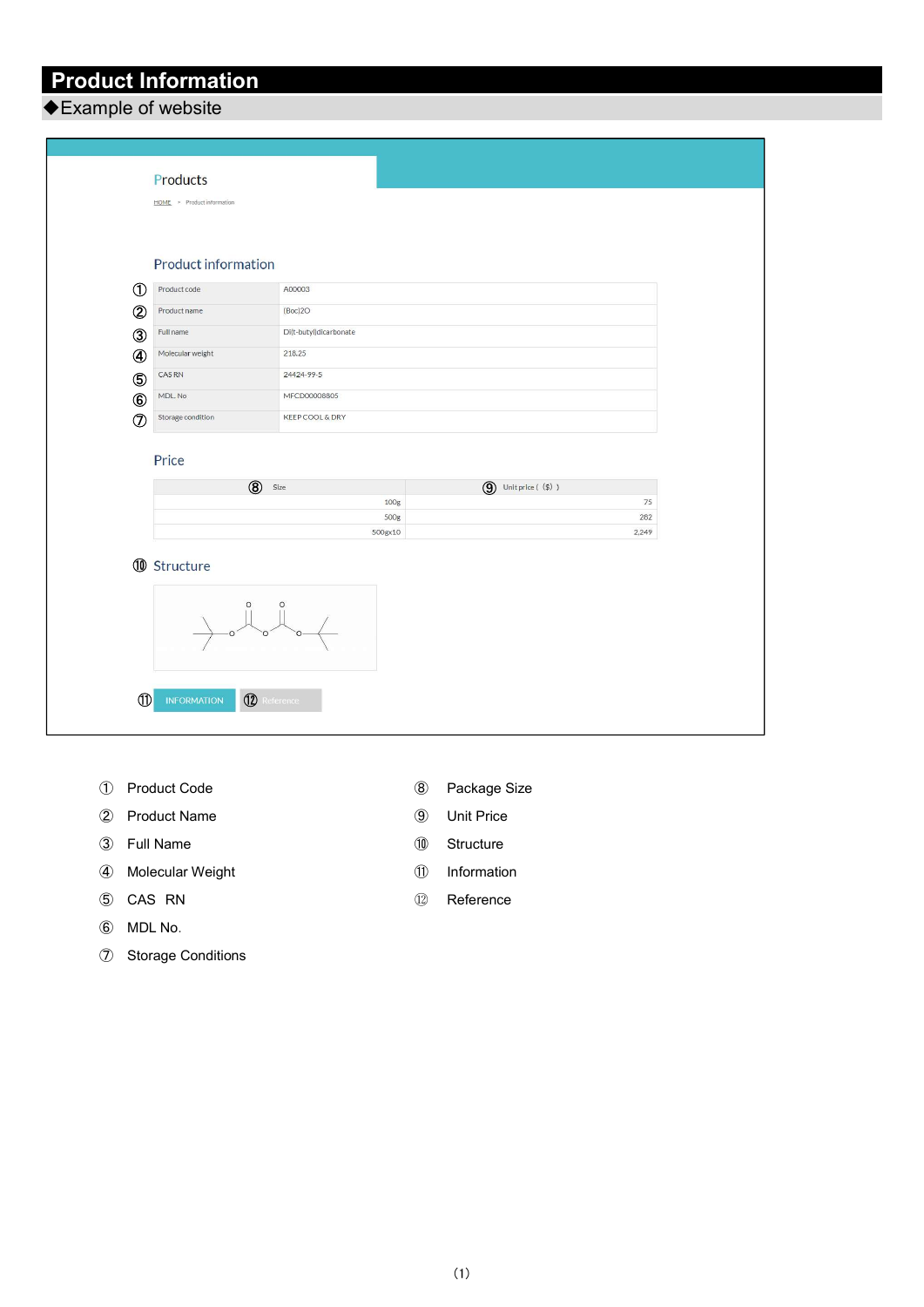# ◆Example of the product label



- Product Code
- Storage Conditions
- Quantity
- Product Name, Synonym
- Molecular Weight
- Lot No.